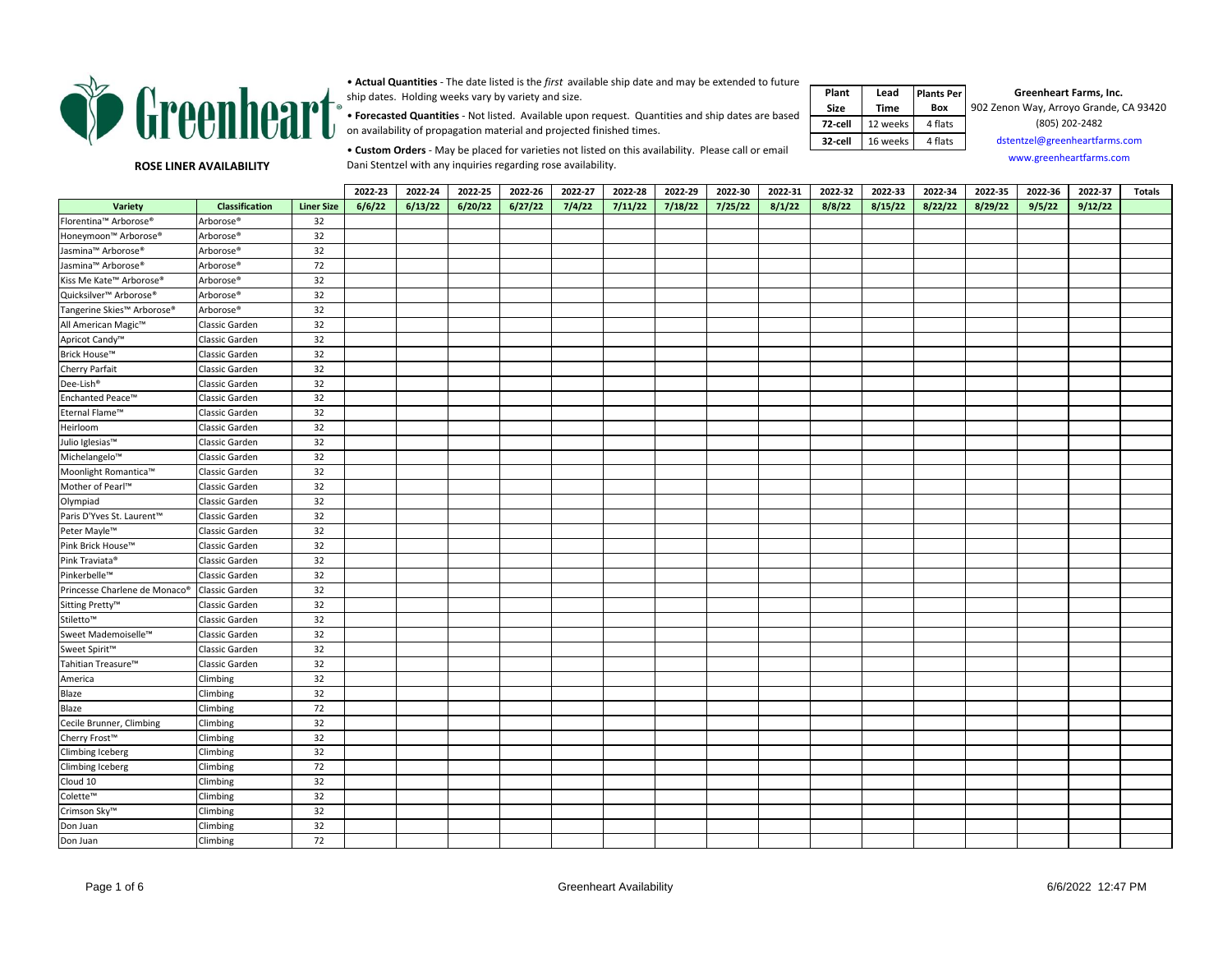|                                     |                       |                   | 2022-23 | 2022-24 | 2022-25 | 2022-26 | 2022-27 | 2022-28 | 2022-29 | 2022-30 | 2022-31 | 2022-32 | 2022-33 | 2022-34 | 2022-35 | 2022-36 | 2022-37 | <b>Totals</b> |
|-------------------------------------|-----------------------|-------------------|---------|---------|---------|---------|---------|---------|---------|---------|---------|---------|---------|---------|---------|---------|---------|---------------|
| Variety                             | <b>Classification</b> | <b>Liner Size</b> | 6/6/22  | 6/13/22 | 6/20/22 | 6/27/22 | 7/4/22  | 7/11/22 | 7/18/22 | 7/25/22 | 8/1/22  | 8/8/22  | 8/15/22 | 8/22/22 | 8/29/22 | 9/5/22  | 9/12/22 |               |
| Eden Climber <sup>™</sup>           | Climbing              | 32                |         |         |         |         |         |         |         |         |         |         |         |         |         |         |         |               |
| Fourth of July <sup>®</sup>         | Climbing              | 32                |         |         |         |         |         |         |         |         |         |         |         |         |         |         |         |               |
| Fruity Petals™                      | Climbing              | 32                |         |         |         |         |         |         |         |         |         |         |         |         |         |         |         |               |
| Garden Sun™                         | Climbing              | 32                |         |         |         |         |         |         |         |         |         |         |         |         |         |         |         |               |
| Highwire Flyer                      | Climbing              | 32                |         |         |         |         |         |         |         |         |         |         |         |         |         |         |         |               |
| Joseph's Coat®                      | Climbing              | 32                |         |         |         |         |         |         |         |         |         |         |         |         |         |         |         |               |
| Lady Banks Yellow                   | Climbing              | 32                |         |         |         |         |         |         |         |         |         |         |         |         |         |         |         |               |
| Lady Banks Yellow                   | Climbing              | 72                |         |         |         |         |         |         |         |         |         |         |         |         |         |         |         |               |
| Laguna™                             | Climbing              | 32                |         |         |         |         |         |         |         |         |         |         |         |         |         |         |         |               |
| Morning Magic™                      | Climbing              | 32                |         |         |         |         |         |         |         |         |         |         |         |         |         |         |         |               |
| New Dawn                            | Climbing              | 32                |         |         |         |         |         |         |         |         |         |         |         |         |         |         |         |               |
| New Dawn                            | Climbing              | 72                |         |         |         |         |         |         |         |         |         |         |         |         |         |         |         |               |
| Piñata                              | Climbing              | 32                |         |         |         |         |         |         |         |         |         |         |         |         |         |         |         |               |
| Polka™                              | Climbing              | 32                |         |         |         |         |         |         |         |         |         |         |         |         |         |         |         |               |
| Pretty in Pink Eden®                | Climbing              | 32                |         |         |         |         |         |         |         |         |         |         |         |         |         |         |         |               |
| Raspberry Cream Twirl™              | Climbing              | 32                |         |         |         |         |         |         |         |         |         |         |         |         |         |         |         |               |
| Red Eden <sup>®</sup>               | Climbing              | 32                |         |         |         |         |         |         |         |         |         |         |         |         |         |         |         |               |
| Sally Holmes <sup>®</sup>           | Climbing              | 32                |         |         |         |         |         |         |         |         |         |         |         |         |         |         |         |               |
| Smiley Face™                        | Climbing              | 32                |         |         |         |         |         |         |         |         |         |         |         |         |         |         |         |               |
| Westerland®                         | Climbing              | 32                |         |         |         |         |         |         |         |         |         |         |         |         |         |         |         |               |
| White Dawn                          | Climbing              | 32                |         |         |         |         |         |         |         |         |         |         |         |         |         |         |         |               |
| White Dawn                          | Climbing              | 72                |         |         |         |         |         |         |         |         |         |         |         |         |         |         |         |               |
| White Eden®                         | Climbing              | 32                |         |         |         |         |         |         |         |         |         |         |         |         |         |         |         |               |
| Winners Circle™                     | Climbing              | 32                |         |         |         |         |         |         |         |         |         |         |         |         |         |         |         |               |
| Winners Circle™                     | Climbing              | 72                |         |         |         |         |         |         |         |         |         |         |         |         |         |         |         |               |
| Zephirine Drouhin                   | Climbing              | 32                |         |         |         |         |         |         |         |         |         |         |         |         |         |         |         |               |
| Zephirine Drouhin                   | Climbing              | 72                |         |         |         |         |         |         |         |         |         |         |         |         |         |         |         |               |
| Apricot Drift®                      | Drift®                | 32                |         |         |         |         |         |         |         |         |         |         |         |         |         |         |         |               |
| Apricot Drift®                      | Drift®                | 72                |         |         |         |         |         |         |         |         |         |         |         |         |         |         |         |               |
| Blushing Drift <sup>®</sup>         | Drift®                | 32                |         |         |         |         |         |         |         |         |         |         |         |         |         |         |         |               |
| Coral Drift®                        | Drift®                | 32                |         |         |         |         |         |         |         |         |         |         |         |         |         |         |         |               |
| Coral Drift®                        | Drift®                | 72                |         |         |         |         |         |         |         |         |         |         |         |         |         |         |         |               |
| Lemon Drift®                        | Drift®                | 32                |         |         |         |         |         |         |         |         |         |         |         |         |         |         |         |               |
| Lemon Drift®                        | Drift®                | 72                |         |         |         |         |         |         |         |         |         |         |         |         |         |         |         |               |
| Peach Drift®                        | Drift®                | 32                |         |         |         |         |         |         |         |         |         |         |         |         |         |         |         |               |
| Peach Drift®                        | Drift®                | 72                |         |         |         |         |         |         |         |         |         |         |         |         |         |         |         |               |
| Pink Drift®                         | Drift®                | 32                |         |         |         |         |         |         |         |         |         |         |         |         |         |         |         |               |
| Pink Drift®                         | Drift®                | 72                |         |         |         |         |         |         |         |         |         |         |         |         |         |         |         |               |
| Popcorn Drift®                      | Drift®                | 32                |         |         |         |         |         |         |         |         |         |         |         |         |         |         |         |               |
| Popcorn Drift®                      | Drift®                | 72                |         |         |         |         |         |         |         |         |         |         |         |         |         |         |         |               |
| Red Drift®                          | Drift®                | 32                |         |         |         |         |         |         |         |         |         |         |         |         |         |         |         |               |
| Red Drift®                          | Drift®                | 72                |         |         |         |         |         |         |         |         |         |         |         |         |         |         |         |               |
| Sweet Drift®                        | Drift®                | 32                |         |         |         |         |         |         |         |         |         |         |         |         |         |         |         |               |
| Sweet Drift <sup>®</sup>            | Drift®                | 72                |         |         |         |         |         |         |         |         |         |         |         |         |         |         |         |               |
| White Drift®                        | Drift®                | 32                |         |         |         |         |         |         |         |         |         |         |         |         |         |         |         |               |
| White Drift®                        | Drift®                | 72                |         |         |         |         |         |         |         |         |         |         |         |         |         |         |         |               |
| Beverly <sup>™</sup> Eleganza®      | Eleganza®             | 32                |         |         |         |         |         |         |         |         |         |         |         |         |         |         |         |               |
| Fiji <sup>™</sup> Eleganza®         | Eleganza <sup>®</sup> | 32                |         |         |         |         |         |         |         |         |         |         |         |         |         |         |         |               |
| Gypsy Soul™ Eleganza <sup>®</sup>   | Eleganza <sup>®</sup> | 32                |         |         |         |         |         |         |         |         |         |         |         |         |         |         |         |               |
| Oh Happy Day <sup>™</sup> Eleganza® | Eleganza®             | 32                |         |         |         |         |         |         |         |         |         |         |         |         |         |         |         |               |
| Sunny Sky™ Eleganza®                | Eleganza <sup>®</sup> | 32                |         |         |         |         |         |         |         |         |         |         |         |         |         |         |         |               |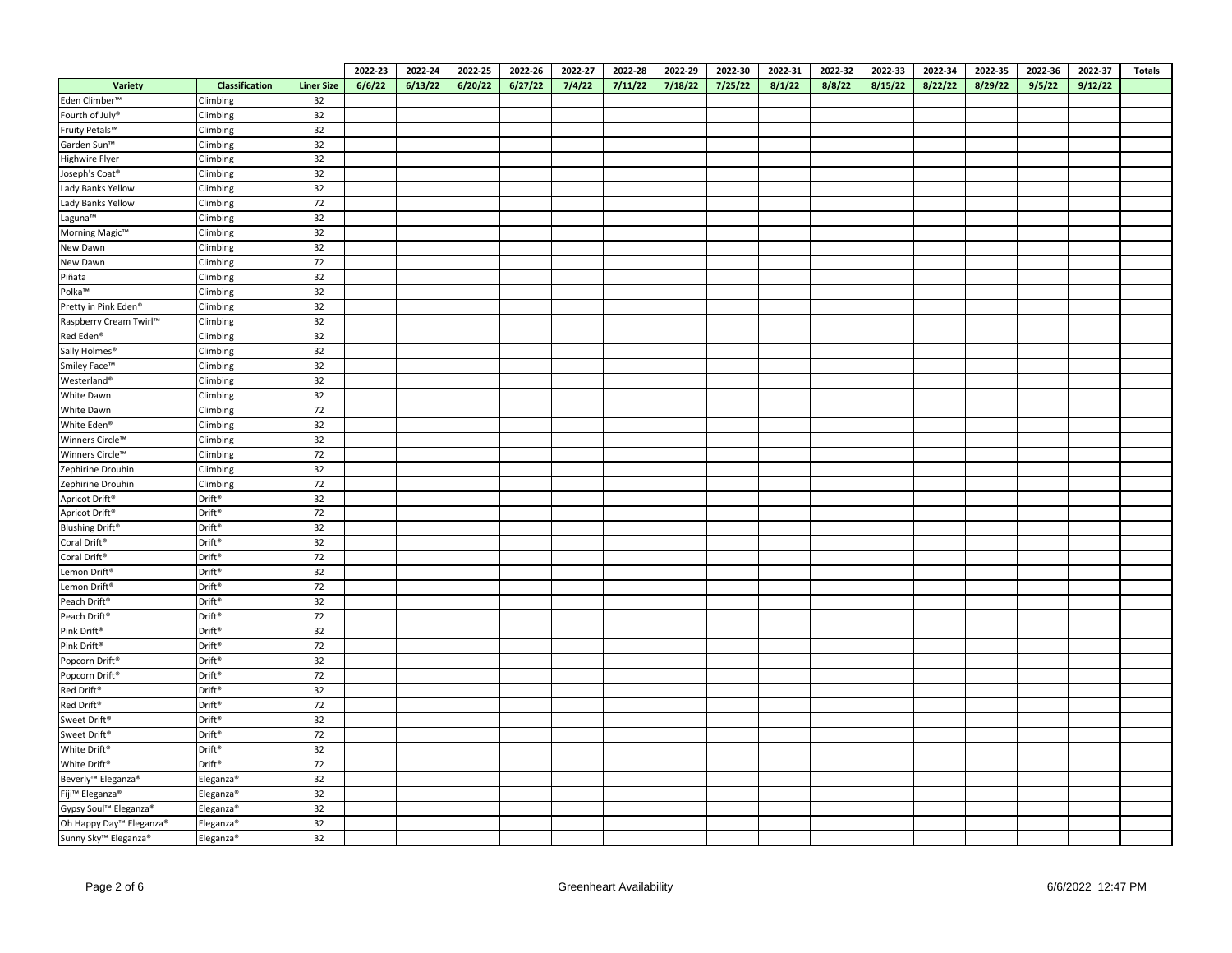|                                             |                        |                   | 2022-23 | 2022-24 | 2022-25 | 2022-26 | 2022-27 | 2022-28 | 2022-29 | 2022-30 | 2022-31 | 2022-32 | 2022-33 | 2022-34 | 2022-35 | 2022-36 | 2022-37 | <b>Totals</b> |
|---------------------------------------------|------------------------|-------------------|---------|---------|---------|---------|---------|---------|---------|---------|---------|---------|---------|---------|---------|---------|---------|---------------|
| <b>Variety</b>                              | Classification         | <b>Liner Size</b> | 6/6/22  | 6/13/22 | 6/20/22 | 6/27/22 | 7/4/22  | 7/11/22 | 7/18/22 | 7/25/22 | 8/1/22  | 8/8/22  | 8/15/22 | 8/22/22 | 8/29/22 | 9/5/22  | 9/12/22 |               |
| Wedding Bells™ Eleganza®                    | Eleganza <sup>®</sup>  | 32                |         |         |         |         |         |         |         |         |         |         |         |         |         |         |         |               |
| Winter Sun™ Eleganza <sup>®</sup>           | Eleganza®              | 32                |         |         |         |         |         |         |         |         |         |         |         |         |         |         |         |               |
| Blanc Double de Coubert                     | Hardy Shrub            | 32                |         |         |         |         |         |         |         |         |         |         |         |         |         |         |         |               |
| Champlain                                   | Hardy Shrub            | 32                |         |         |         |         |         |         |         |         |         |         |         |         |         |         |         |               |
| Morden Sunrise                              | Hardy Shrub            | 32                |         |         |         |         |         |         |         |         |         |         |         |         |         |         |         |               |
| Pink Pavement                               | Hardy Shrub            | 32                |         |         |         |         |         |         |         |         |         |         |         |         |         |         |         |               |
| Purple Pavement                             | Hardy Shrub            | 32                |         |         |         |         |         |         |         |         |         |         |         |         |         |         |         |               |
| Snow Pavement                               | Hardy Shrub            | 32                |         |         |         |         |         |         |         |         |         |         |         |         |         |         |         |               |
| Blushing Knock Out®                         | Knock Out <sup>®</sup> | 32                |         |         |         |         |         |         |         |         |         |         |         |         |         |         |         |               |
| Blushing Knock Out®                         | Knock Out®             | 72                |         |         |         |         |         |         |         |         |         |         |         |         |         |         |         |               |
| Coral Knock Out®                            | Knock Out®             | 32                |         |         |         |         |         |         |         |         |         |         |         |         |         |         |         |               |
| Coral Knock Out®                            | Knock Out®             | 72                |         |         |         |         |         |         |         |         |         |         |         |         |         |         |         |               |
| Double Knock Out®                           | Knock Out®             | 32                |         |         |         |         |         |         |         |         |         |         |         |         |         |         |         |               |
| Double Knock Out®                           | Knock Out®             | 72                |         |         |         |         |         |         |         |         |         |         |         |         |         |         |         |               |
| Knock Out®                                  | Knock Out®             | 32                |         |         |         |         |         |         |         |         |         |         |         |         |         |         |         |               |
| Knock Out®                                  | Knock Out®             | $72\,$            |         |         |         |         |         |         |         |         |         |         |         |         |         |         |         |               |
| Peachy Knock Out®                           | Knock Out®             | 32                |         |         |         |         |         |         |         |         |         |         |         |         |         |         |         |               |
| Peachy Knock Out®                           | Knock Out®             | 72                |         |         |         |         |         |         |         |         |         |         |         |         |         |         |         |               |
| Petite Knock Out®                           | Knock Out®             | 32                |         |         |         |         |         |         |         |         |         |         |         |         |         |         |         |               |
| Petite Knock Out <sup>®</sup>               | Knock Out <sup>®</sup> | 72                |         |         |         |         |         |         |         |         |         |         |         |         |         |         |         |               |
| Pink Double Knock Out®                      | Knock Out®             | 32                |         |         |         |         |         |         |         |         |         |         |         |         |         |         |         |               |
| Pink Double Knock Out®                      | Knock Out®             | 72                |         |         |         |         |         |         |         |         |         |         |         |         |         |         |         |               |
| Pink Knock Out®                             | Knock Out®             | 32                |         |         |         |         |         |         |         |         |         |         |         |         |         |         |         |               |
| Pink Knock Out®                             | Knock Out®             | 72                |         |         |         |         |         |         |         |         |         |         |         |         |         |         |         |               |
| Rainbow Knock Out®                          | Knock Out®             | 32                |         |         |         |         |         |         |         |         |         |         |         |         |         |         |         |               |
| Rainbow Knock Out®                          | Knock Out <sup>®</sup> | 72                |         |         |         |         |         |         |         |         |         |         |         |         |         |         |         |               |
| Sunny Knock Out®                            | Knock Out®             | 32                |         |         |         |         |         |         |         |         |         |         |         |         |         |         |         |               |
| Sunny Knock Out®                            | Knock Out®             | 72                |         |         |         |         |         |         |         |         |         |         |         |         |         |         |         |               |
| White Knock Out®                            | Knock Out®             | 32                |         |         |         |         |         |         |         |         |         |         |         |         |         |         |         |               |
| White Knock Out®                            | Knock Out®             | 72                |         |         |         |         |         |         |         |         |         |         |         |         |         |         |         |               |
| Firecracker™ Kolorscape®                    | Kolorscape®            | 32                |         |         |         |         |         |         |         |         |         |         |         |         |         |         |         |               |
| Firecracker™ Kolorscape®                    | Kolorscape®            | 72                |         |         |         |         |         |         |         |         |         |         |         |         |         |         |         |               |
| Flamingo <sup>™</sup> Kolorscape®           | Kolorscape®            | 32                |         |         |         |         |         |         |         |         |         |         |         |         |         |         |         |               |
| Flamingo <sup>™</sup> Kolorscape®           | Kolorscape®            | 72                |         |         |         |         |         |         |         |         |         |         |         |         |         |         |         |               |
| Kardinal™ Kolorscape®                       | Kolorscape®            | 32                |         |         |         |         |         |         |         |         |         |         |         |         |         |         |         |               |
| Kardinal™ Kolorscape®                       | Kolorscape®            | 72                |         |         |         |         |         |         |         |         |         |         |         |         |         |         |         |               |
| Lemon Fizz <sup>™</sup> Kolorscape®         | Kolorscape®            | 32                |         |         |         |         |         |         |         |         |         |         |         |         |         |         |         |               |
| Lemon Fizz <sup>™</sup> Kolorscape®         | Kolorscape®            | 72                |         |         |         |         |         |         |         |         |         |         |         |         |         |         |         |               |
| Milano <sup>™</sup> Kolorscape <sup>®</sup> | Kolorscape®            | 32                |         |         |         |         |         |         |         |         |         |         |         |         |         |         |         |               |
| Milano <sup>™</sup> Kolorscape <sup>®</sup> | Kolorscape®            | 72                |         |         |         |         |         |         |         |         |         |         |         |         |         |         |         |               |
| Bonica™                                     | Landscape              | 32                |         |         |         |         |         |         |         |         |         |         |         |         |         |         |         |               |
| Carefree Sunshine™                          | Landscape              | 32                |         |         |         |         |         |         |         |         |         |         |         |         |         |         |         |               |
| Carefree Wonder <sup>™</sup>                | Landscape              | 32                |         |         |         |         |         |         |         |         |         |         |         |         |         |         |         |               |
| Fire Meidiland <sup>®</sup>                 | Landscape              | 32                |         |         |         |         |         |         |         |         |         |         |         |         |         |         |         |               |
| Ruby Meidiland®                             | Landscape              | 32                |         |         |         |         |         |         |         |         |         |         |         |         |         |         |         |               |
| Sea Foam®                                   | Landscape              | 32                |         |         |         |         |         |         |         |         |         |         |         |         |         |         |         |               |
| Sevillana™                                  | Landscape              | 32                |         |         |         |         |         |         |         |         |         |         |         |         |         |         |         |               |
| The Fairy                                   | Landscape              | 32                |         |         |         |         |         |         |         |         |         |         |         |         |         |         |         |               |
| White Meidiland <sup>®</sup>                | Landscape              | 32                |         |         |         |         |         |         |         |         |         |         |         |         |         |         |         |               |
| Bliss™ Parfuma®                             | Parfuma <sup>®</sup>   | 32                |         |         |         |         |         |         |         |         |         |         |         |         |         |         |         |               |
| Earth Angel™ Parfuma®                       | Parfuma <sup>®</sup>   | 32                |         |         |         |         |         |         |         |         |         |         |         |         |         |         |         |               |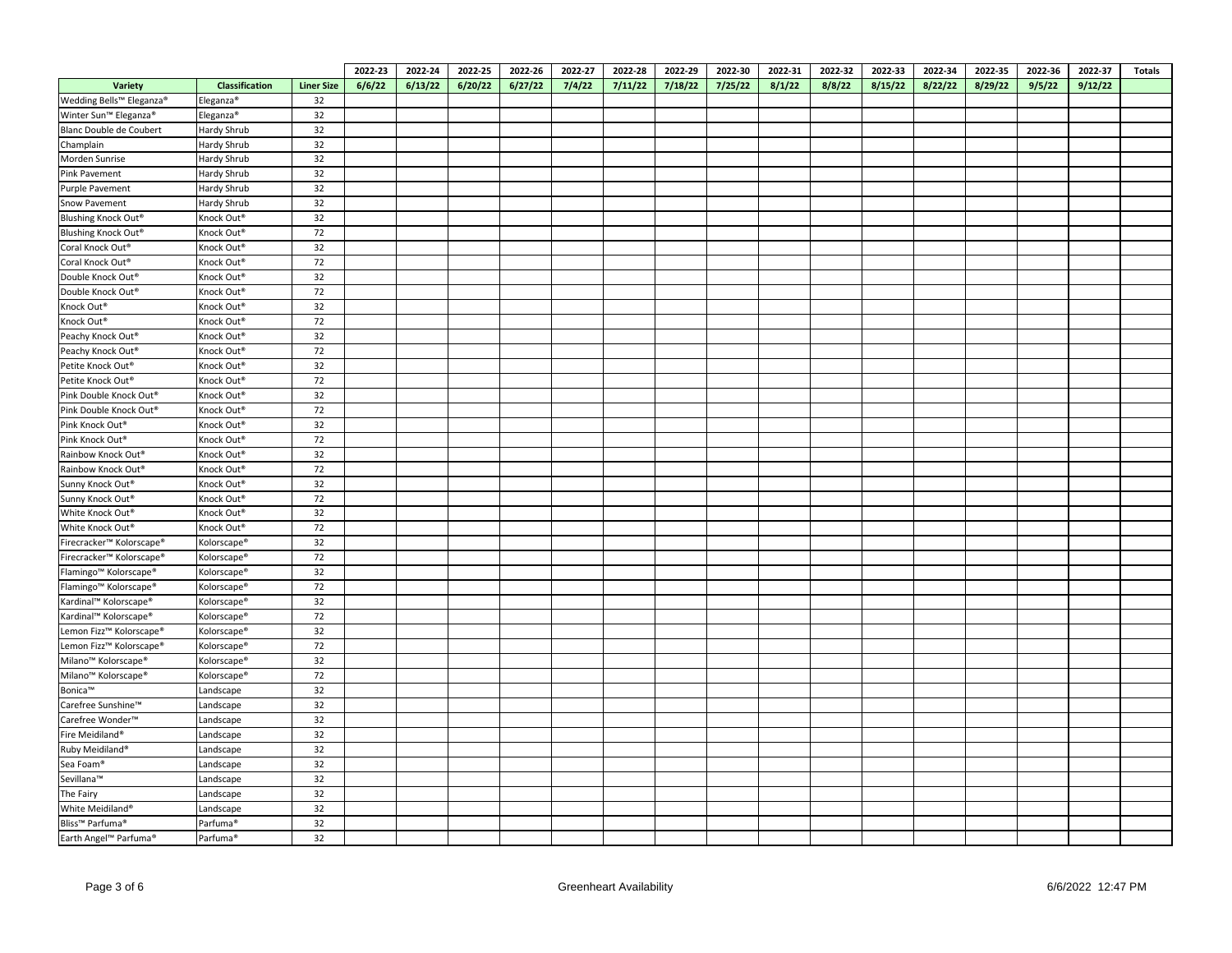|                               |                      |                   | 2022-23 | 2022-24 | 2022-25 | 2022-26 | 2022-27 | 2022-28 | 2022-29 | 2022-30 | 2022-31 | 2022-32 | 2022-33 | 2022-34 | 2022-35 | 2022-36 | 2022-37 | <b>Totals</b> |
|-------------------------------|----------------------|-------------------|---------|---------|---------|---------|---------|---------|---------|---------|---------|---------|---------|---------|---------|---------|---------|---------------|
| Variety                       | Classification       | <b>Liner Size</b> | 6/6/22  | 6/13/22 | 6/20/22 | 6/27/22 | 7/4/22  | 7/11/22 | 7/18/22 | 7/25/22 | 8/1/22  | 8/8/22  | 8/15/22 | 8/22/22 | 8/29/22 | 9/5/22  | 9/12/22 |               |
| Summer Romance™ Parfuma®      | Parfuma <sup>®</sup> | 32                |         |         |         |         |         |         |         |         |         |         |         |         |         |         |         |               |
| Adobe Sunrise™                | Shrub                | 32                |         |         |         |         |         |         |         |         |         |         |         |         |         |         |         |               |
| Anthony Meilland™             | Shrub                | 32                |         |         |         |         |         |         |         |         |         |         |         |         |         |         |         |               |
| Belinda's Dream               | Shrub                | 32                |         |         |         |         |         |         |         |         |         |         |         |         |         |         |         |               |
| Bolero™                       | Shrub                | 32                |         |         |         |         |         |         |         |         |         |         |         |         |         |         |         |               |
| Bright & Shiny™               | Shrub                | 32                |         |         |         |         |         |         |         |         |         |         |         |         |         |         |         |               |
| <b>Brilliant Pink Iceberg</b> | Shrub                | 32                |         |         |         |         |         |         |         |         |         |         |         |         |         |         |         |               |
| <b>Brilliant Pink Iceberg</b> | Shrub                | 72                |         |         |         |         |         |         |         |         |         |         |         |         |         |         |         |               |
| Bubble Double™                | Shrub                | 32                |         |         |         |         |         |         |         |         |         |         |         |         |         |         |         |               |
| <b>Burgundy Iceberg</b>       | Shrub                | 32                |         |         |         |         |         |         |         |         |         |         |         |         |         |         |         |               |
| <b>Burgundy Iceberg</b>       | Shrub                | 72                |         |         |         |         |         |         |         |         |         |         |         |         |         |         |         |               |
| Candy Cane Cocktail™          | Shrub                | 32                |         |         |         |         |         |         |         |         |         |         |         |         |         |         |         |               |
| Canyon Road                   | Shrub                | 32                |         |         |         |         |         |         |         |         |         |         |         |         |         |         |         |               |
| Cinco de Mayo™                | Shrub                | 32                |         |         |         |         |         |         |         |         |         |         |         |         |         |         |         |               |
| Deja Blu®                     | Shrub                | 32                |         |         |         |         |         |         |         |         |         |         |         |         |         |         |         |               |
| Easy Going™                   | Shrub                | 32                |         |         |         |         |         |         |         |         |         |         |         |         |         |         |         |               |
| Easy Going™                   | Shrub                | 72                |         |         |         |         |         |         |         |         |         |         |         |         |         |         |         |               |
| First Impression®             | Shrub                | 32                |         |         |         |         |         |         |         |         |         |         |         |         |         |         |         |               |
| Flawless™                     | Shrub                | 32                |         |         |         |         |         |         |         |         |         |         |         |         |         |         |         |               |
| Flawless™                     | Shrub                | 72                |         |         |         |         |         |         |         |         |         |         |         |         |         |         |         |               |
| Gilded Sun™                   | Shrub                | 32                |         |         |         |         |         |         |         |         |         |         |         |         |         |         |         |               |
| Gilded Sun™                   | Shrub                | 72                |         |         |         |         |         |         |         |         |         |         |         |         |         |         |         |               |
| Hot Cocoa™                    | Shrub                | 32                |         |         |         |         |         |         |         |         |         |         |         |         |         |         |         |               |
| Iceberg                       | Shrub                | 32                |         |         |         |         |         |         |         |         |         |         |         |         |         |         |         |               |
| Iceberg                       | Shrub                | 72                |         |         |         |         |         |         |         |         |         |         |         |         |         |         |         |               |
| Icecap™                       | Shrub                | 32                |         |         |         |         |         |         |         |         |         |         |         |         |         |         |         |               |
| Icecap™                       | Shrub                | 72                |         |         |         |         |         |         |         |         |         |         |         |         |         |         |         |               |
| Julia Child™                  | Shrub                | 32                |         |         |         |         |         |         |         |         |         |         |         |         |         |         |         |               |
| Julia Child™                  | Shrub                | 72                |         |         |         |         |         |         |         |         |         |         |         |         |         |         |         |               |
| Leonardo da Vinci®            | Shrub                | 32                |         |         |         |         |         |         |         |         |         |         |         |         |         |         |         |               |
| Liberty Bell™                 | Shrub                | 32                |         |         |         |         |         |         |         |         |         |         |         |         |         |         |         |               |
| Liberty Bell™                 | Shrub                | 72                |         |         |         |         |         |         |         |         |         |         |         |         |         |         |         |               |
| Limoncello™                   | Shrub                | 32                |         |         |         |         |         |         |         |         |         |         |         |         |         |         |         |               |
| Limoncello™                   | Shrub                | 72                |         |         |         |         |         |         |         |         |         |         |         |         |         |         |         |               |
| Livin' Easy™                  | Shrub                | 32                |         |         |         |         |         |         |         |         |         |         |         |         |         |         |         |               |
| Livin' Easy™                  | Shrub                | 72                |         |         |         |         |         |         |         |         |         |         |         |         |         |         |         |               |
| Marmalade Skies™              | Shrub                | 32                |         |         |         |         |         |         |         |         |         |         |         |         |         |         |         |               |
| Mutabilis                     | Shrub                | 32                |         |         |         |         |         |         |         |         |         |         |         |         |         |         |         |               |
| Mutabilis                     | Shrub                | 72                |         |         |         |         |         |         |         |         |         |         |         |         |         |         |         |               |
| Nearly Wild                   | Shrub                | 32                |         |         |         |         |         |         |         |         |         |         |         |         |         |         |         |               |
| Passionate Kisses™            | Shrub                | 32                |         |         |         |         |         |         |         |         |         |         |         |         |         |         |         |               |
| Pearlescent™                  | Shrub                | 32                |         |         |         |         |         |         |         |         |         |         |         |         |         |         |         |               |
| Pearlescent™                  | Shrub                | 72                |         |         |         |         |         |         |         |         |         |         |         |         |         |         |         |               |
| Peppermint Pop™               | Shrub                | 32                |         |         |         |         |         |         |         |         |         |         |         |         |         |         |         |               |
| Peppermint Pop™               | Shrub                | 72                |         |         |         |         |         |         |         |         |         |         |         |         |         |         |         |               |
| Polynesian Punch™             | Shrub                | 32                |         |         |         |         |         |         |         |         |         |         |         |         |         |         |         |               |
| Preference™                   | Shrub                | 32                |         |         |         |         |         |         |         |         |         |         |         |         |         |         |         |               |
| Pretty Polly® Lavender        | Shrub                | 32                |         |         |         |         |         |         |         |         |         |         |         |         |         |         |         |               |
| Pretty Polly® Lavender        | Shrub                | 72                |         |         |         |         |         |         |         |         |         |         |         |         |         |         |         |               |
| Pretty Polly® Pink            | Shrub                | 32                |         |         |         |         |         |         |         |         |         |         |         |         |         |         |         |               |
| Pretty Polly® Pink            | Shrub                | 72                |         |         |         |         |         |         |         |         |         |         |         |         |         |         |         |               |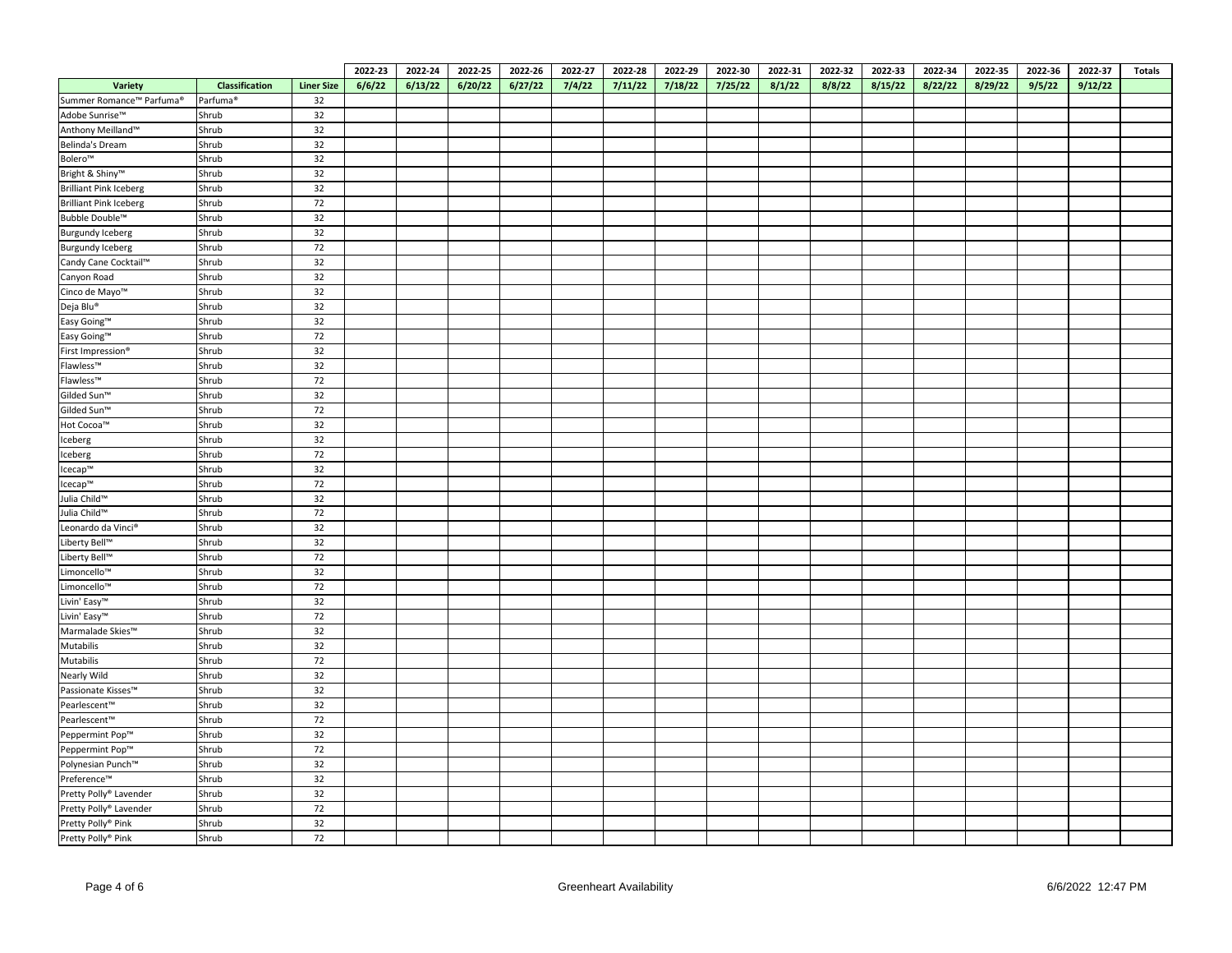|                                                |                       |                   | 2022-23 | 2022-24 | 2022-25 | 2022-26 | 2022-27 | 2022-28 | 2022-29 | 2022-30 | 2022-31 | 2022-32 | 2022-33 | 2022-34 | 2022-35 | 2022-36 | 2022-37 | <b>Totals</b> |
|------------------------------------------------|-----------------------|-------------------|---------|---------|---------|---------|---------|---------|---------|---------|---------|---------|---------|---------|---------|---------|---------|---------------|
| Variety                                        | Classification        | <b>Liner Size</b> | 6/6/22  | 6/13/22 | 6/20/22 | 6/27/22 | 7/4/22  | 7/11/22 | 7/18/22 | 7/25/22 | 8/1/22  | 8/8/22  | 8/15/22 | 8/22/22 | 8/29/22 | 9/5/22  | 9/12/22 |               |
| Pretty Polly® White                            | Shrub                 | 32                |         |         |         |         |         |         |         |         |         |         |         |         |         |         |         |               |
| Pretty Polly® White                            | Shrub                 | 72                |         |         |         |         |         |         |         |         |         |         |         |         |         |         |         |               |
| Raspberry Rugostar®                            | Shrub                 | 32                |         |         |         |         |         |         |         |         |         |         |         |         |         |         |         |               |
| Red Ribbons                                    | Shrub                 | 32                |         |         |         |         |         |         |         |         |         |         |         |         |         |         |         |               |
| Red Ribbons                                    | Shrub                 | 72                |         |         |         |         |         |         |         |         |         |         |         |         |         |         |         |               |
| <b>Shining Moment</b>                          | Shrub                 | 32                |         |         |         |         |         |         |         |         |         |         |         |         |         |         |         |               |
| Sun Flare                                      | Shrub                 | 32                |         |         |         |         |         |         |         |         |         |         |         |         |         |         |         |               |
| Sunset Horizon                                 | Shrub                 | 32                |         |         |         |         |         |         |         |         |         |         |         |         |         |         |         |               |
| Tequila <sup>®</sup>                           | Shrub                 | 32                |         |         |         |         |         |         |         |         |         |         |         |         |         |         |         |               |
| Tequila <sup>®</sup>                           | Shrub                 | 72                |         |         |         |         |         |         |         |         |         |         |         |         |         |         |         |               |
| Tequila® Gold™                                 | Shrub                 | 32                |         |         |         |         |         |         |         |         |         |         |         |         |         |         |         |               |
| Tequila <sup>®</sup> Supreme                   | Shrub                 | 32                |         |         |         |         |         |         |         |         |         |         |         |         |         |         |         |               |
| Tequila <sup>®</sup> Supreme                   | Shrub                 | 72                |         |         |         |         |         |         |         |         |         |         |         |         |         |         |         |               |
| Thrive!®                                       | Shrub                 | 32                |         |         |         |         |         |         |         |         |         |         |         |         |         |         |         |               |
| Crazy Love™ Sunbelt <sup>®</sup>               | Sunbelt <sup>®</sup>  | 32                |         |         |         |         |         |         |         |         |         |         |         |         |         |         |         |               |
| Crazy Love™ Sunbelt <sup>®</sup>               | Sunbelt <sup>®</sup>  | 72                |         |         |         |         |         |         |         |         |         |         |         |         |         |         |         |               |
| Desmond Tutu™ Sunbelt <sup>®</sup>             | Sunbelt <sup>®</sup>  | 32                |         |         |         |         |         |         |         |         |         |         |         |         |         |         |         |               |
| Desmond Tutu <sup>™</sup> Sunbelt <sup>®</sup> | Sunbelt <sup>®</sup>  | 72                |         |         |         |         |         |         |         |         |         |         |         |         |         |         |         |               |
| Plum Perfect™ Sunbelt <sup>®</sup>             | Sunbelt <sup>®</sup>  | 32                |         |         |         |         |         |         |         |         |         |         |         |         |         |         |         |               |
| Plum Perfect™ Sunbelt <sup>®</sup>             | Sunbelt <sup>®</sup>  | 72                |         |         |         |         |         |         |         |         |         |         |         |         |         |         |         |               |
| Savannah™ Sunbelt®                             | Sunbelt <sup>®</sup>  | 32                |         |         |         |         |         |         |         |         |         |         |         |         |         |         |         |               |
| Savannah™ Sunbelt®                             | Sunbelt®              | 72                |         |         |         |         |         |         |         |         |         |         |         |         |         |         |         |               |
| Sierra Lady™ Sunbelt <sup>®</sup>              | Sunbelt <sup>®</sup>  | 32                |         |         |         |         |         |         |         |         |         |         |         |         |         |         |         |               |
| Sierra Lady™ Sunbelt®                          | Sunbelt <sup>®</sup>  | 72                |         |         |         |         |         |         |         |         |         |         |         |         |         |         |         |               |
| Soul Sister™ Sunbelt®                          | Sunbelt <sup>®</sup>  | 32                |         |         |         |         |         |         |         |         |         |         |         |         |         |         |         |               |
| Soul Sister™ Sunbelt®                          | Sunbelt®              | 72                |         |         |         |         |         |         |         |         |         |         |         |         |         |         |         |               |
| South Africa® Sunbelt®                         | Sunbelt <sup>®</sup>  | 32                |         |         |         |         |         |         |         |         |         |         |         |         |         |         |         |               |
| South Africa® Sunbelt®                         | Sunbelt®              | 72                |         |         |         |         |         |         |         |         |         |         |         |         |         |         |         |               |
| Tupelo Honey™ Sunbelt®                         | Sunbelt <sup>®</sup>  | 32                |         |         |         |         |         |         |         |         |         |         |         |         |         |         |         |               |
| Tupelo Honey™ Sunbelt®                         | Sunbelt <sup>®</sup>  | 72                |         |         |         |         |         |         |         |         |         |         |         |         |         |         |         |               |
| Amber Sunblaze <sup>®</sup>                    | Sunblaze®             | 32                |         |         |         |         |         |         |         |         |         |         |         |         |         |         |         |               |
| Amber Sunblaze <sup>®</sup>                    | Sunblaze <sup>®</sup> | 72                |         |         |         |         |         |         |         |         |         |         |         |         |         |         |         |               |
| Autumn Sunblaze®                               | Sunblaze <sup>®</sup> | 32                |         |         |         |         |         |         |         |         |         |         |         |         |         |         |         |               |
| Autumn Sunblaze®                               | Sunblaze®             | 72                |         |         |         |         |         |         |         |         |         |         |         |         |         |         |         |               |
| Baby Paradise™ Sunblaze®                       | Sunblaze®             | 32                |         |         |         |         |         |         |         |         |         |         |         |         |         |         |         |               |
| Baby Paradise™ Sunblaze®                       | Sunblaze <sup>®</sup> | 72                |         |         |         |         |         |         |         |         |         |         |         |         |         |         |         |               |
| Bridal Sunblaze®                               | Sunblaze <sup>®</sup> | 32                |         |         |         |         |         |         |         |         |         |         |         |         |         |         |         |               |
| Bridal Sunblaze®                               | Sunblaze®             | 72                |         |         |         |         |         |         |         |         |         |         |         |         |         |         |         |               |
| Candy Sunblaze®                                | Sunblaze <sup>®</sup> | 32                |         |         |         |         |         |         |         |         |         |         |         |         |         |         |         |               |
| Candy Sunblaze®                                | Sunblaze®             | 72                |         |         |         |         |         |         |         |         |         |         |         |         |         |         |         |               |
| Cherry Sunblaze®                               | Sunblaze®             | 32                |         |         |         |         |         |         |         |         |         |         |         |         |         |         |         |               |
| Cherry Sunblaze®                               | Sunblaze <sup>®</sup> | 72                |         |         |         |         |         |         |         |         |         |         |         |         |         |         |         |               |
| Debut Sunblaze®                                | Sunblaze®             | 32                |         |         |         |         |         |         |         |         |         |         |         |         |         |         |         |               |
| Debut Sunblaze®                                | Sunblaze <sup>®</sup> | 72                |         |         |         |         |         |         |         |         |         |         |         |         |         |         |         |               |
| Golden Sunblaze <sup>®</sup>                   | Sunblaze <sup>®</sup> | 32                |         |         |         |         |         |         |         |         |         |         |         |         |         |         |         |               |
| Golden Sunblaze <sup>®</sup>                   | Sunblaze®             | 72                |         |         |         |         |         |         |         |         |         |         |         |         |         |         |         |               |
| Mandarin Sunblaze®                             | Sunblaze®             | 32                |         |         |         |         |         |         |         |         |         |         |         |         |         |         |         |               |
| Mandarin Sunblaze®                             | Sunblaze <sup>®</sup> | 72                |         |         |         |         |         |         |         |         |         |         |         |         |         |         |         |               |
|                                                |                       | 32                |         |         |         |         |         |         |         |         |         |         |         |         |         |         |         |               |
| Pink Sunblaze <sup>®</sup>                     | Sunblaze®             |                   |         |         |         |         |         |         |         |         |         |         |         |         |         |         |         |               |
| Rainbow Sunblaze®                              | Sunblaze <sup>®</sup> | 32                |         |         |         |         |         |         |         |         |         |         |         |         |         |         |         |               |
| Rainbow Sunblaze®                              | Sunblaze <sup>®</sup> | 72                |         |         |         |         |         |         |         |         |         |         |         |         |         |         |         |               |